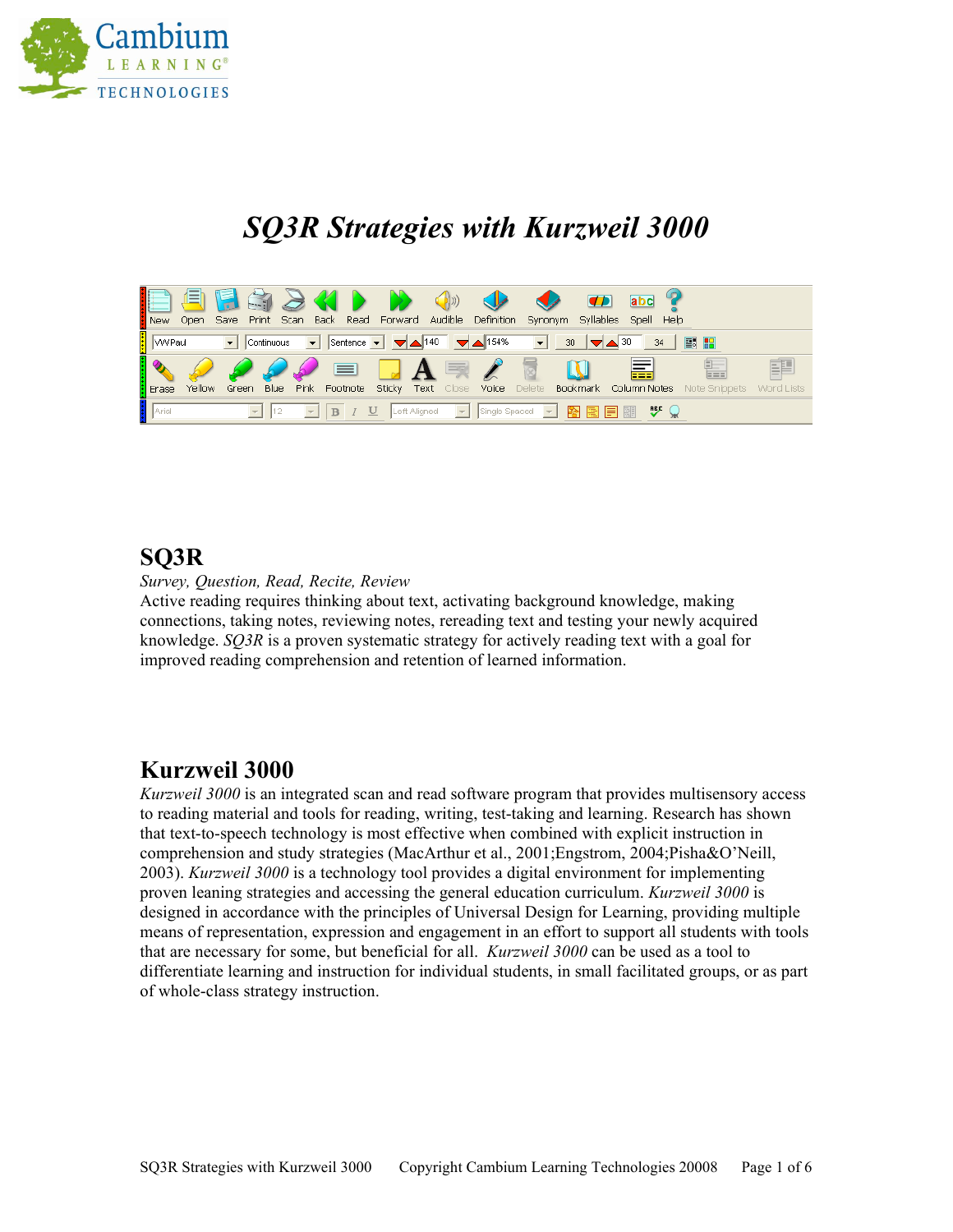## **Step 1 S: Survey**

| SQ3R                                                                                                                                                                                                                                                                                                                             | <b>Kurzweil 3000</b>                                                                                                                                                                                                                           | What to use                                                                                                                                                                                            |
|----------------------------------------------------------------------------------------------------------------------------------------------------------------------------------------------------------------------------------------------------------------------------------------------------------------------------------|------------------------------------------------------------------------------------------------------------------------------------------------------------------------------------------------------------------------------------------------|--------------------------------------------------------------------------------------------------------------------------------------------------------------------------------------------------------|
| <b>Strategies</b>                                                                                                                                                                                                                                                                                                                | <b>Tools to support strategies</b>                                                                                                                                                                                                             |                                                                                                                                                                                                        |
| Preview the entire text<br>Selection.<br>Look at the general<br>structure of the text:<br>Title<br>Introductory<br>Paragraphs<br>Headings<br>Subheadings<br>$\bullet$<br>Concluding<br>$\bullet$<br>Paragraphs<br>Charts<br>Graphs<br>$\bullet$<br>Pictures<br>$\bullet$<br>Captions<br>Key<br>Vocabulary<br>Review<br>Questions | Text to speech technology to<br>٠<br>correctly read text selections<br>aloud, model fluent reading, and<br>support difficulties with decoding.<br><b>Adjustable Reading Speed</b><br>$\circ$<br>Choice of Reading Voices<br>$\circ$            | Main toolbar: Read button<br>Read<br><b>Reading Toolbar:</b><br>Reading Speed and<br>Reading Voice buttons<br><b>WV Paul</b><br>140                                                                    |
|                                                                                                                                                                                                                                                                                                                                  | Word Study tools available to<br>٠<br>ensure understanding of new<br>vocabulary words and support<br>reading comprehension.<br>Dictionary<br>$\circ$<br>Thesaurus<br>$\circ$<br>Picture Dictionary<br>$\circ$                                  | <b>Main toolbar: Dictionary</b><br>(Adult, Children's, Foreign<br>Language and Picture) and<br>Synonym buttons, which are<br>part of the Word Attack tools.<br>(Picture Dictionary also<br>available.) |
| This provides the big<br><i>picture</i> or gist of the<br>text, providing<br>opportunities to think                                                                                                                                                                                                                              |                                                                                                                                                                                                                                                | Definition<br>Synonym                                                                                                                                                                                  |
| about what the text is<br>about before beginning<br>a thorough reading.                                                                                                                                                                                                                                                          | <b>Highlighters or Circle Tools for</b><br>٠<br>highlighting/circling key text<br>structures before thoroughly<br>reading the text.<br>Different colors of<br>$\Omega$<br>highlighters can be used<br>to indicate specific text<br>structures. | <b>Study skills toolbar:</b><br>Highlighter (teacher-selected<br>color code) and Circle<br>Green Yellow<br>Blue<br>Pink                                                                                |
|                                                                                                                                                                                                                                                                                                                                  | <b>Read by Unit:</b><br>п<br>Headings<br>$\circ$<br>Highlight<br>$\circ$                                                                                                                                                                       | (RBC)<br>(ABC)<br>Red Circle<br><b>Blue Circle</b><br><b>Reading Toolbar:</b><br><b>Reading Unit button</b><br>Sentence v                                                                              |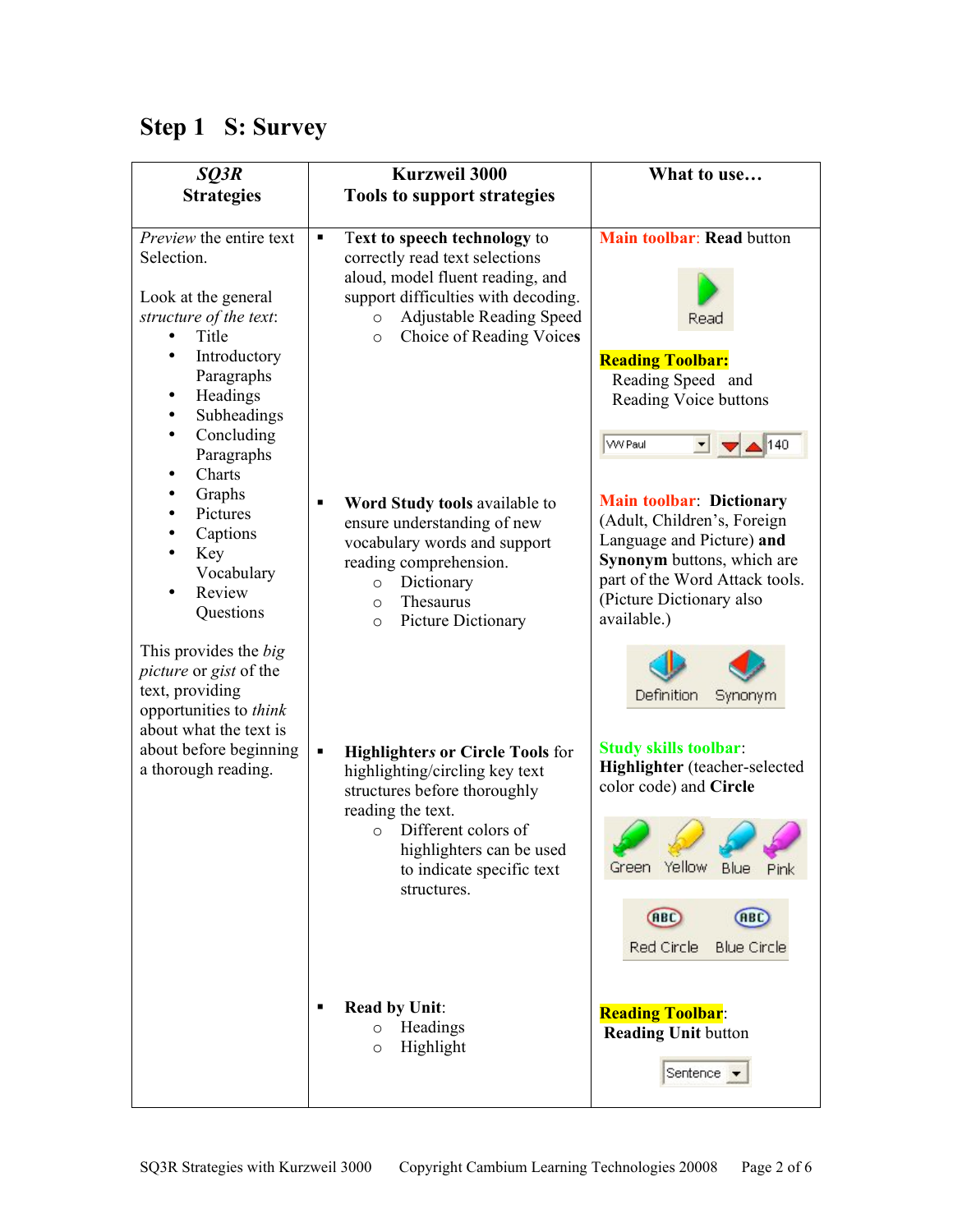| SQ3R                                                                                                                                                              | <b>Kurzweil 3000</b>                                                                                                                                                                                                                                                                                                 | What to use                                                                                                                                      |
|-------------------------------------------------------------------------------------------------------------------------------------------------------------------|----------------------------------------------------------------------------------------------------------------------------------------------------------------------------------------------------------------------------------------------------------------------------------------------------------------------|--------------------------------------------------------------------------------------------------------------------------------------------------|
| <b>Strategies</b>                                                                                                                                                 | <b>Tools to support strategies</b>                                                                                                                                                                                                                                                                                   |                                                                                                                                                  |
| Turn each heading into<br>a question.<br>Who<br>What<br>Why<br>When<br>How                                                                                        | <b>Sticky Notes can be used to insert</b><br>$\bullet$<br>questions/notes about the text.<br>They are brightly colored and<br>standout when reading the text.<br><b>OR</b>                                                                                                                                           | <b>Study skills toolbar:</b><br><b>Sticky Note</b><br><b>Sticky</b>                                                                              |
| Where<br>List<br>Name<br>This gives you a<br>reason to focus your<br>attention on the text<br>when reading it by<br>looking for answers to<br>your self-generated | To support students by modeling the<br>strategy:<br><b>Bubble Notes can be pre-inserted</b><br>$\bullet$<br>by a teacher. They are used to<br>embed comprehension questions,<br>clarify information, etc. Answers<br>can be written, saved, and<br>extracted for teacher or student<br>use with Extract Annotations. | <b>Study skills toolbar:</b><br><b>Bubble Note</b><br><b>Bubble</b>                                                                              |
| questions.<br>Begin to <i>guess</i> what<br>the answers might be<br>and make predictions.<br>Do NOT create<br>"yes/no" questions.<br>Create open-ended            | Writing Tools can be used to<br>$\bullet$<br>support the writing of test<br>questions in Sticky Notes:<br>Speak as Typing<br>$\circ$<br>Speaking Spell Check<br>$\circ$<br><b>Word Prediction</b><br>$\circ$                                                                                                         | <b>Write toolbar:</b><br>Spell check and<br>Word prediction buttons<br><b>REC</b>                                                                |
| questions that<br>encourage you to<br>really think about the<br>topic.                                                                                            | Note:<br><b>Extract Annotations feature can</b><br>$\bullet$<br>be used to extract any/all of your<br>notes and highlights and create a<br>new text document that can be<br>used later to record answers or<br>study for tests.                                                                                      | <b>Study skills toolbar</b><br>Or File Menu<br><b>Extract Annotations</b><br>abc<br><b>Extract Anns</b>                                          |
|                                                                                                                                                                   | Tile Vertically feature can be<br>٠<br>used to look at the textbook and<br>your Sticky Note questions side-<br>by-side. Later, answers to<br>questions can be typed or<br>dragged-and-dropped into the<br>question document.                                                                                         | <b>Tile Vertically</b><br>Online<br>Window<br>Help<br>Cascade<br>Tile Horizontally<br>Tile Vertically<br>Arrange Icons<br>Close<br>1 Untitled: 1 |

# **Step 2 Q: Question**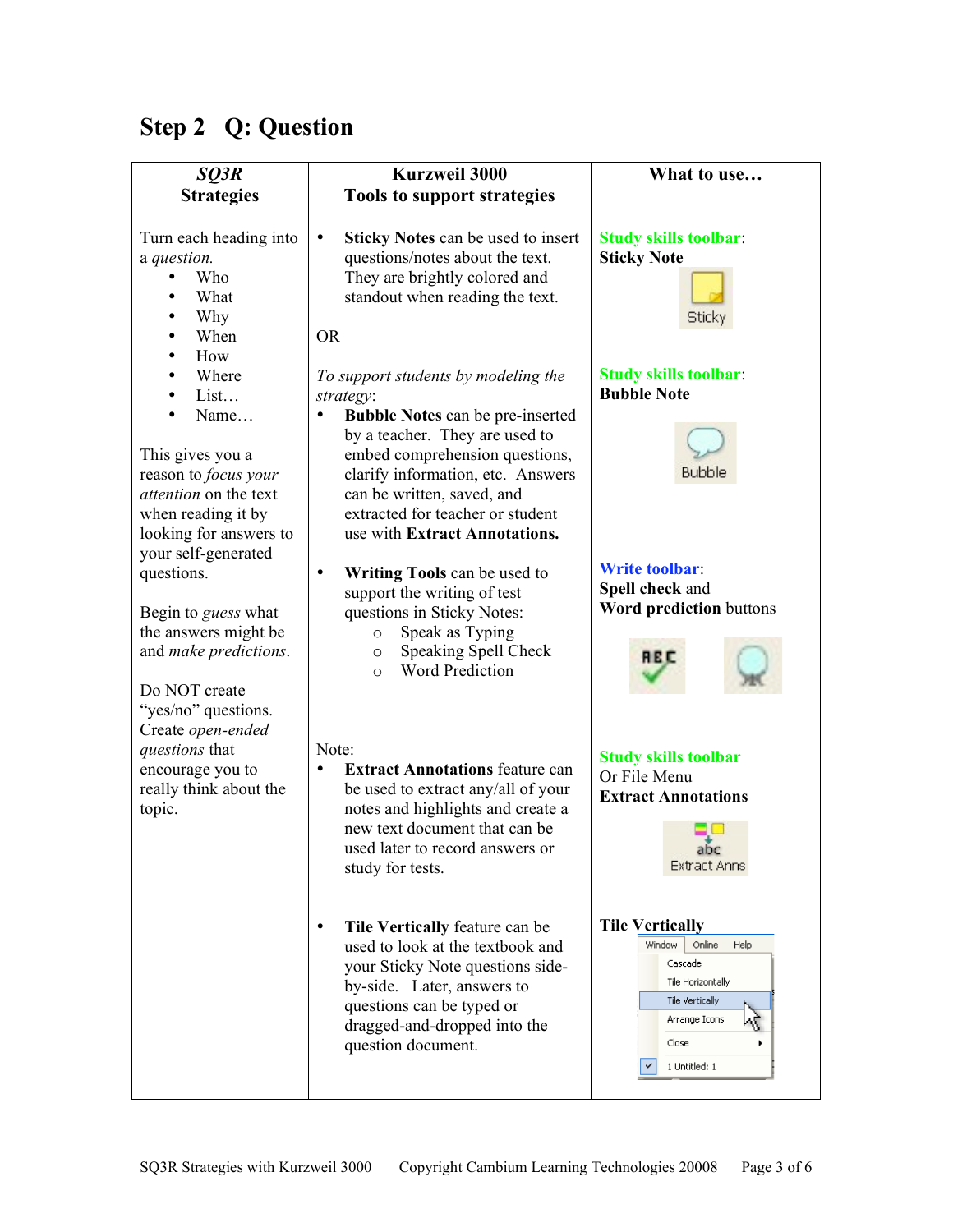## **Step 3 R: Read**

| SQ3R                                                                                                                                                   | <b>Kurzweil 3000</b>                                                                                                                                                                                                                                                                                                                                                                                                                                                                                                                       | What to use                                                                                                                                                                                                                     |
|--------------------------------------------------------------------------------------------------------------------------------------------------------|--------------------------------------------------------------------------------------------------------------------------------------------------------------------------------------------------------------------------------------------------------------------------------------------------------------------------------------------------------------------------------------------------------------------------------------------------------------------------------------------------------------------------------------------|---------------------------------------------------------------------------------------------------------------------------------------------------------------------------------------------------------------------------------|
| <b>Strategies</b>                                                                                                                                      | <b>Tools to support strategies</b>                                                                                                                                                                                                                                                                                                                                                                                                                                                                                                         |                                                                                                                                                                                                                                 |
| Read the entire text<br>one section at a time.<br>Focus on <i>finding</i><br>answers to the<br>Questions you                                           | Text to speech technology to<br>٠<br>correctly read text selections<br>aloud, model fluent reading, and<br>support difficulties with decoding                                                                                                                                                                                                                                                                                                                                                                                              | Main toolbar: Read button<br>Read                                                                                                                                                                                               |
| developed.<br>Note important details<br>and relationships as<br>you read.<br><i>Revise questions</i> or<br>add new questions<br>based on your reading. | Word Study tools available to<br>٠<br>ensure understanding of new<br>vocabulary words and support<br>reading comprehension.<br>Dictionary<br>$\circ$<br>Thesaurus<br>$\circ$<br>Picture Dictionary<br>$\circ$                                                                                                                                                                                                                                                                                                                              | <b>Main toolbar: Dictionary</b><br>(Adult, Children's, Foreign<br>Language and Picture) and<br>Synonym buttons, which are<br>part of the Word Attack tools.<br>(Picture Dictionary also<br>available.)<br>Definition<br>Synonym |
|                                                                                                                                                        | <b>Highlighters or Circle Tools for</b><br>٠<br>indicating key ideas, supporting<br>details, answers to questions. Be<br>sure to read the entire section of<br>text first, then go back and make<br>informed decisions about what to<br>highlight or circle.<br>Different colors of<br>$\circ$<br>highlighters/circles can be<br>used to indicate specific<br>categories of text selection.<br>(e.g. Green-Topic and<br>concluding sentences,<br>Yellow=Key Ideas,<br>Pink=examples, evidence and<br>elaborations, Blue=new<br>vocabulary) | <b>Study skills toolbar:</b><br>Highlighter (teacher-selected<br>color code) and Circle<br>Yellow<br><b>Blue</b><br>Green<br>Pink<br><b>ABC</b><br>ABC<br>Red Circle<br><b>Blue Circle</b>                                      |
|                                                                                                                                                        | Writing Tools can be used to<br>٠<br>support the writing of test<br>questions in Sticky Notes:<br>Speak as Typing<br>$\circ$<br>Speaking Spell Check<br>$\circ$<br><b>Word Prediction</b><br>$\circ$                                                                                                                                                                                                                                                                                                                                       | <b>Write toolbar:</b><br>Spell check and Word<br>prediction buttons<br>A B O                                                                                                                                                    |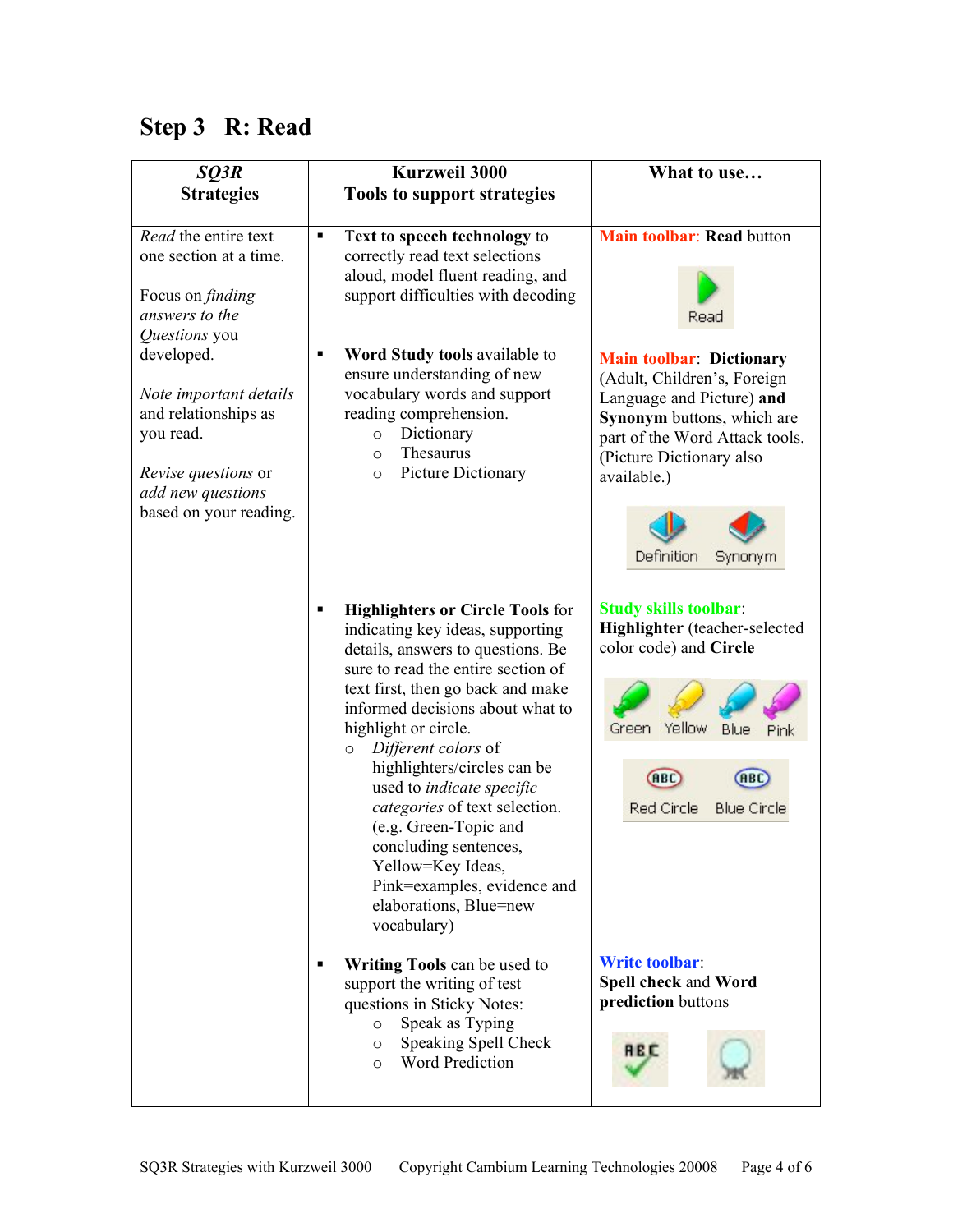## **Step 4 R2: Recite**

| SQ3R<br><b>Strategies</b>                                                                                                          | <b>Kurzweil 3000</b><br><b>Tools to support strategies</b>                                                                                                                                                                           | What to use                                                                                                                                                                  |
|------------------------------------------------------------------------------------------------------------------------------------|--------------------------------------------------------------------------------------------------------------------------------------------------------------------------------------------------------------------------------------|------------------------------------------------------------------------------------------------------------------------------------------------------------------------------|
| Answer questions.<br>Cover your reading<br>text and just focus on<br>answering your<br>questions $- state$<br>answers from memory. | Writing Tools can be used to<br>$\blacksquare$<br>support the writing of answers to<br>test questions in Foot Notes:<br>Speak as Typing<br>$\circ$<br>Speaking Spell Check<br>$\circ$<br><b>Word Prediction</b><br>$\circ$           | <b>Write toolbar:</b><br>Spell check and Word<br>prediction buttons<br>8 B C                                                                                                 |
| Reread any<br>information related to<br>questions you can't<br>answer.<br>Summarize<br>Information.                                | <b>Footnote</b> tool for writing answers<br>٠<br>to your self-generated questions.<br>The content of Footnotes is<br>hidden until the footnote is<br>opened. Footnotes appear as<br>numbered boxes within the text.<br><b>OR</b>     | <b>Study skills toolbar:</b><br>Footnote button<br>Footnote                                                                                                                  |
|                                                                                                                                    | Voice note tool can be used to<br>insert a recording of your own<br>voice reciting answers to your<br>questions.                                                                                                                     | <b>Study skills toolbar: Voice</b><br>button<br>Note: Microphone is needed to                                                                                                |
|                                                                                                                                    | <b>OR</b>                                                                                                                                                                                                                            | record voice notes.                                                                                                                                                          |
|                                                                                                                                    | <b>Extract Annotations feature can</b><br>be used to extract the sticky notes<br>and put them into a new<br>document. This document can be<br>printed.                                                                               | <b>Study skills toolbar</b><br>Or File Menu<br><b>Extract Annotations</b><br>Extract Anns                                                                                    |
|                                                                                                                                    | Tile Vertically feature can be<br>$\bullet$<br>used to look at the textbook and<br>your Sticky Note questions side-<br>by-side. Later, answers to<br>questions can be typed or<br>dragged-and-dropped into the<br>question document. | <b>Window -&gt;Tile Vertically</b><br>Window<br>Online<br>Help<br>Cascade<br>Tile Horizontally<br>Tile Vertically<br>Arrange Icons<br>Close<br>$\checkmark$<br>1 Untitled: 1 |